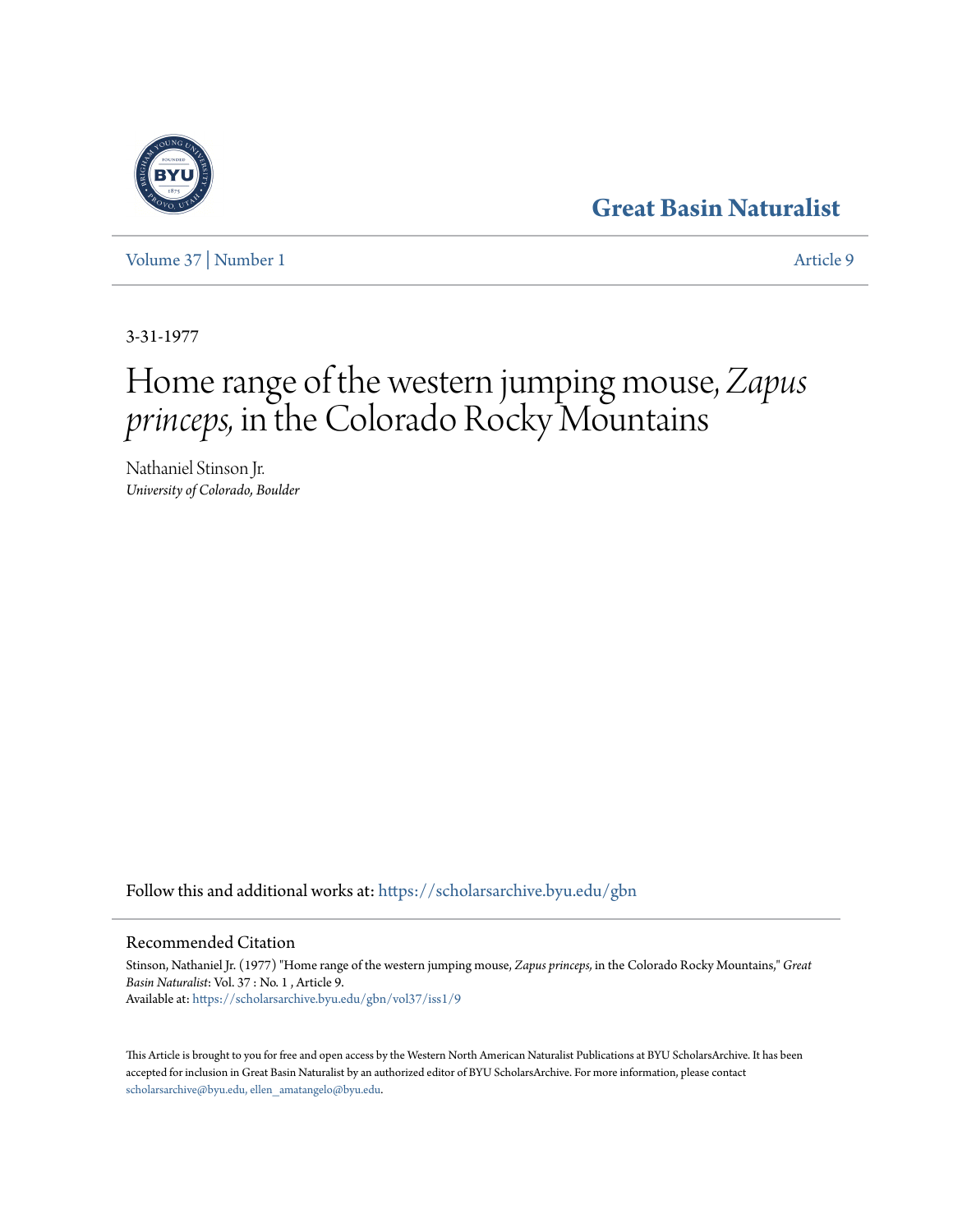#### HOME RANGE OF THE WESTERN JUMPING MOUSE, ZAPUS PRINCEPS, IN THE COLORADO ROCKY MOUNTAINS

#### Nathaniel Stinson, Jr.'

Abstract.— Western jumping mice, Zapus princeps, were live-trapped during the summer of 1975 in an aspen forest in the Front Range of the Colorado Rocky Mountains. Home range sizes were calculated using the exclusive boundary strip method, and it was discovered that males had larger home ranges (298-3315 m<sup>2</sup>, x = 1743)  $m^2$ ) than females (680-1275  $m^2$ ,  $x = 1041$  m<sup>2</sup>). Mean range length was 96.5 m for males and 78.5 m for females. Spatial relationships showed that females tended to be more territorial than males, based on the females' higher percentage of exclusive home ranges, greater distance between centers of activity, and more uniform spacing.

Jumping mice (Zapodidae) are widely dis tributed over North America. The two east ern species (Zapus hudsonius and Napaeozapus insignis) have been the subject of considerable research (e.g. Snyder 1924; Sheldon 1934, 1938a, 1938b; Hamilton 1935; Blair 1940; Quimby 1951; and Whitaker 1963a, 1963b). However, ecological lit erature on the western jumping mouse {Zapus princeps) is sparse. Krutzsch (1954) briefly discussed the natural history of Z. princeps in the Rocky Mountains, and Brown (1967a, 1970) has provided information on its reproductive and seasonal activity patterns. Although information is avail able on habitat selection by Z. princeps (Brown 1967b, Clark 1971, Armstrong 1972), little is known of their spatial patterns within a single habitat type. Analysis of these spatial patterns was the thrust of the present study.

#### Materials and Methods

The study was conducted in an aspen forest adjacent to the University of Colorado Mountain Research Station, Nederland, Colorado, at an elevation of approximately 2900 m. This forest was mesic and willow {Salix); monkshood (Aconitum columhia num), cowparsnip (Heracleum lanatum), Canadian reed grass (Calamagrostis canadensis), and bluegrass (Poa spp.) dominated the understory.

The study area consisted of an 8 x 10 grid of trapping stations spaced <sup>10</sup> m apart. Three small Sherman live traps were placed at each station. The study area was sampled for four days twice a month during July, August, and September 1975. On capture, each individual was sexed, weighed, marked by toe-clipping, and then released. Location of capture for each individual was also re corded.

The exclusive boundary strip method was used to measure home range size. The ex ternal points of capture are connected, and the resultant area is considered the home range of the individual. Centers of activity were calculated using Hayne's method (1949) and were used to assess nearest neighbor distance (Clark and Evans 1954).

#### **RESULTS**

A total of 58 individuals was captured during the summer of 1975 in 5760 trapnights, representing an average monthly density of 31.0/ha (range 28.0-35.0). This density was extremely high compared to values obtained by Brown (1970), whose population densities averaged 3.2/ha over a four-year period. Population numbers were stable on a monthly basis, probably due to

<sup>&#</sup>x27;Department of Environmental, Population, and Organismic Biology, University of Colorado, Boulder, Colorado 80309.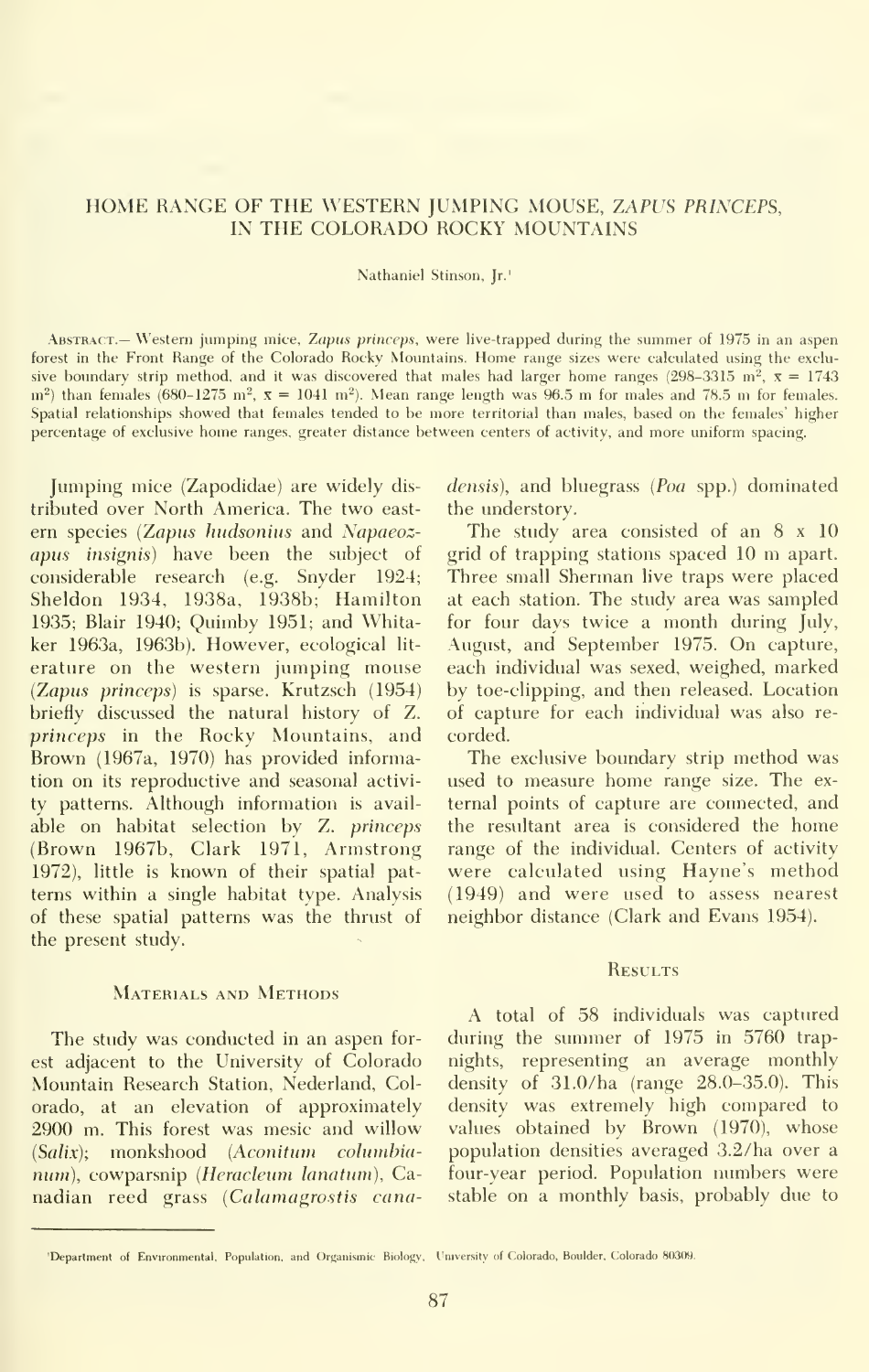the high longevity characteristic of Zapus (Quinibv 1951, Brown 1970).

All animals captured five or more times were used in the calculation of home range size  $(N = 37)$ . The average home range size of males was  $1743 \text{ m}^2$  (298-3315 m<sup>2</sup>), and that of females was  $1041 \text{ m}^2$  (680-1275 m<sup>2</sup>). The mean range length (greatest distance between captures) was 96.5 m for males and 78.5 m for females. These differences be-  $<$  .01, t-test). Brown (1970) obtained mean range length values twice the present values (210.0 m and 155.0 m respectively), but this is because the population of Zapus princeps that he studied showed an extremely nar row, elongated distribution along a mountain stream.

#### Discussion

#### Home Range Size

Home range, as applied to mammals, has been defined by Burt (1943) as "the area transversed by the individual in its normal activities of food gathering, mating, and caring for young." Home range values for Zapus princeps in this study were consid erably lower than those found by Myers (1969). Myers obtained home range values of 3075  $m^2$  for males and 2350  $m^2$  for females. There are several possible reasons for the discrepancy: (1) track- versus trap-re vealed home ranges, (2) different population densities, and (3) differences in vegetation structure of the habitat. Myers used the tracking method of Justice (1961) to monitor animal movements, and the results of track- versus trap-revealed home ranges do not seem to be directly comparable. Metzgar (1973) found that track-revealed home ranges were larger than trap-revealed home ranges.

Myers captured a total of 25 Zapus prin ceps throughout the whole summer on a 1.1 hectare plot, whereas in the present study the average monthly density was 31.0/hectare. It has been well documented that home range size varies inversely with population density (Burt 1943, Getz 1961, Van Vleck 1969, Mazuriewicz 1971, and Maza et al. 1973).

Also, Myers does not describe the habitat's vegetation structure, which may in fluence home range size. In the present study, the aspen forest was very productive, and Kenagy (1973) proposed that in years of high resource levels animals forage over smaller areas since in the smaller areas food is readily available and less energy expenditure is required for foraging. And O'Farrell et al. (1975) point out that home ranges of Perognathus parvus were affected jointly by resource levels and population size; neither of these factors acted independently.

The exact reason for the large difference in calculated home range sizes is not known, but home range size is quite labile and many factors, both intrinsic (e.g. population size) and environmental, influence its size.

The home range size of Zapus princeps issimilar to that of the meadow jumping mouse, Z. hudsonius, in Minnesota. Quimby (1951) used the inclusive boundary strip method, where the external points of capture are considered centers of rectangles whose boundaries are half the distance to the next trapping station, to determine home range size in Z. hudsonius. To facil itate comparison with the present study, Quimby's values were reduced 15 percent (see Stickel 1954); this reduction results in home range sizes of  $1479 \text{ m}^2$  for males and  $1307$  m<sup>2</sup> for females. The similarity in home range size is not surprising, since Quimby (1951) found that the preferred habitat of Z. hudsonius in Minnesota was willow thickets—and the understory of the aspen forest in the present study was dominated by willows.

McNab (1963) proposed that "hunters" (carnivores, insectivores, and granivores) re quire a larger home range than "croppers" (herbivores). The home range size of two other species of rodents (Microtus longicaudus and M. montanus) found in the area were calculated using the same method. Zapus princeps is a primary granivore, with seeds of the graminoids being most important, while members of the genus Microtus are primary herbivores (Lechleitner 1969, Clark 1971). The average home range of Z. princeps was significantly larger ( $p <$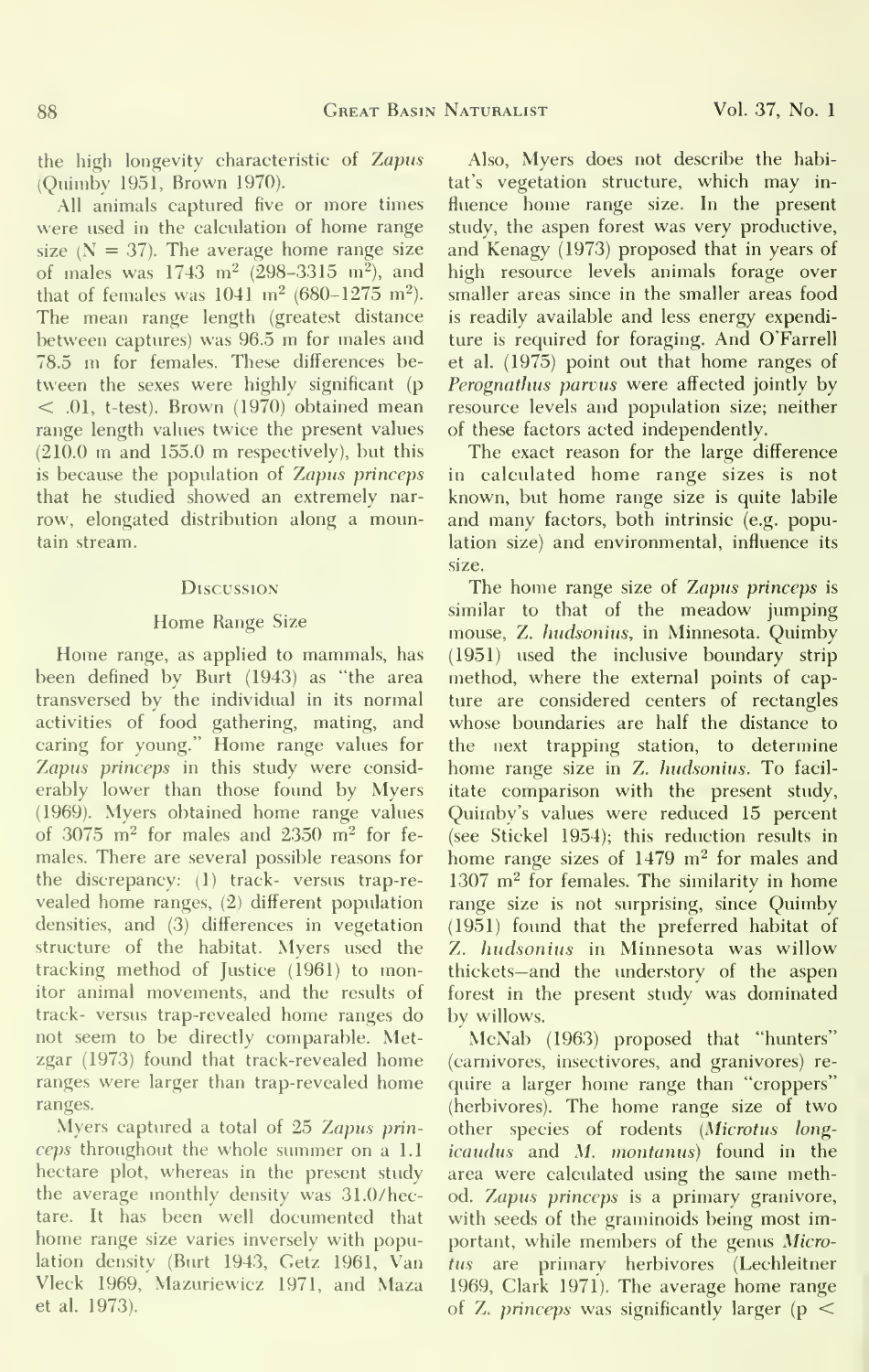.001, t-test) than that of the microtines (Table 1). The rationale for the difference in home range size is that food resources of hunters show a more dispersed distribution than that of croppers, and therefore must travel farther on foraging trips.

Table 1.— Home range size of three species of ro dents.

| <b>Species</b>                 | Home Range Size |                                            |                   | Range Length      |        |
|--------------------------------|-----------------|--------------------------------------------|-------------------|-------------------|--------|
|                                |                 | N Male                                     | Female            | Male              | Female |
| <b>Microtus</b>                |                 |                                            |                   |                   |        |
| longicaudus<br><b>Microtus</b> | $_{11}$         | $485 \text{ m}^2$                          | $364 \text{ m}^2$ | 42.0 <sub>m</sub> | 30.5 m |
| montanus                       | $\overline{1}$  | $283 \; \mathrm{m}^2$                      |                   | 25.0 <sub>m</sub> |        |
| <b>Zapus</b><br>princeps       |                 | 37 1741 m <sup>2</sup> 1012 m <sup>2</sup> |                   | 96.5 m            | 78.5 m |

#### Territoriality

Getz (1961) suggested that territoriality can be inferred from five criteria: (1) per centage of exclusive (non-overlapping) home ranges between members of the same sex, (2) percentage of at least partially exclusive home ranges between members of the same sex, (3) distance between centers of activity, (4) distribution of centers of activity, and (5) sex of individuals involved in multiple captures. In this study 71 percent of the males had inclusive home ranges, while no females had inclusive home ranges. Both males and females had home ranges that were partially exclusive (29 percent and 84 percent re spectively). Sixteen percent of the female home ranges were totally exclusive.

Centers of activity were calculated ac cording to the method of Hayne (1949). The average distance between centers of activity was 11.1 m for males and 15.3 m forfemales. This difference in mean distance between centers of activity was significant  $(p < .01, t-test)$ .

Getz (1961) hypothesized that if the sex ratio of the population is equal and if territorial behavior is not displayed, then the nearest neighbor should be of the same sex at least half the time. In this study, the nearest neighbor was always the opposite sex. Hanson and Fleharty (1974) believed this indicated that territorial behavior was exhibited by both sexes, but there may be an alternative explanation. In some rodent species mated pairs often share the same nest or nest in close proximity, and this may be the case with Zapus princeps. The fact that the nearest neighbor is of the opposite sex may just be a by-product of this repro ductive behavior, and not a by-product of territorial behavior.

The distribution of centers of activity should approach uniformity if territorial be havior is displayed (Getz 1961). Clark and Evans (1954) established "R" as the ratio of the observed mean distance to nearest neighbor to the expected mean distance to nearest neighbor in an infinitely large ran dom distribution. R has <sup>a</sup> finite range, with values indicative of perfectly clumped (0.00), random (1.00), and uniform (2.1491). Distributions of Zapus princeps based on centers of activity showed that both sexes tended towards uniform spacing  $(R = 1.33)$ for males and 1.51 for females). This differ ence between the sexes was significant  $(F = 3.455, p < .01)$ .

There were no multiple captures of Zapus princeps in the present study. Quimby (1951) indicated that Z. hudsonius was a solitary feeder, and multiple captures were rare. The same may be true with Z. princeps.

The analysis of spatial relationships suggests that males are quite tolerant to each other (71 percent of home ranges inclusive), and that females tend to be more territorial than males, based on their higher percent age of exclusive home ranges, greater dis tance between centers of activity, and more uniform spacing.

#### **ACKNOWLEDGMENTS**

The financial support of a National Fel lowship Fund Predoctoral Fellowship is acknowledged with gratitude. Thanks is extended to Dr. Michael Grant, director, and the staff of the University of Colorado Mountain Research Station for use of their facilities. Special thanks to Dr. Larry N.